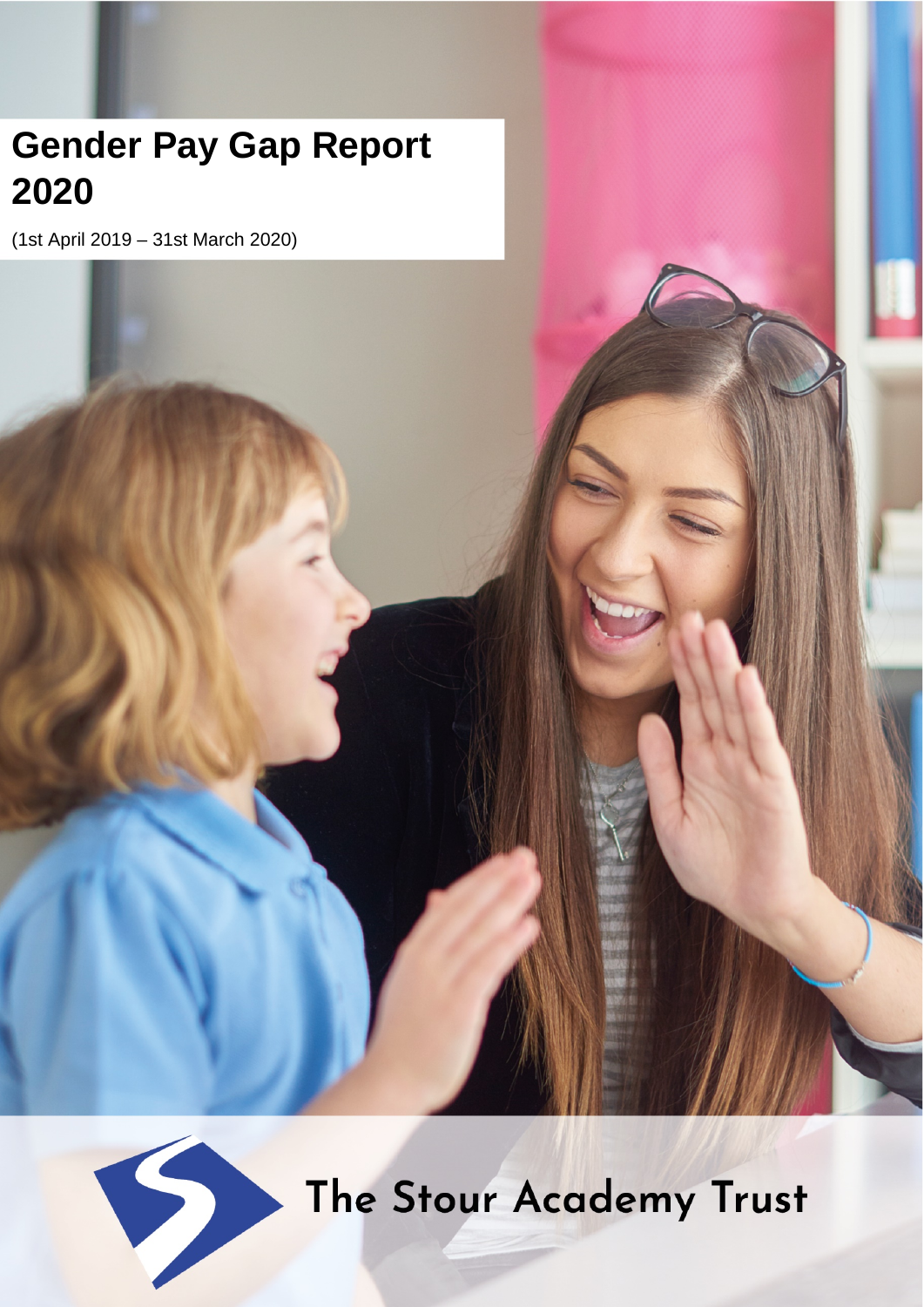The Stour Academy Trust (TSAT) as an employer is required by law to carry out Gender Pay Reporting, under the equality act 2010 (gender pay gap information) regulations 2017, to demonstrate how large the pay gap is between our female and male employees.

We publish these results on our website before 31<sup>st</sup> March each year. We use the results to assess:

- The level of gender equality in our workplace
- The balance of female and male employees at different levels
- How effectively talent is being maximised and rewarded

The overall gender pay gap is defined as the difference between the mean (average) or median (actual mid-point) hourly rate of pay of female and male employees.

The results of the statutory calculations for the current year are:

1. **Mean Gender Pay Gap**

The difference between the mean hourly rate of pay that female and male full pay relevant employees receive is 32.95%

# 2. **Median Gender Pay Gap**

The difference between the median hourly rate of pay that female and male full pay relevant employees receive is 44.57%

# **3. Mean and Median Bonus Gap**

The percentage of employees who received bonus payments: Female 10.39% Male 4%

# **(***this information relates to those teaching staff and support staff -at the top of their pay band who receive one-off payments to accommodate the reflection of their performance management review).*

Of these payments:

The difference between the mean bonus pay that female and male employees receive is 68.51%

The difference between the median bonus pay that female and male employees receive is 74.2%

## **4. The proportion of males and females in each Quartile Pay Band**

As displayed in the following table, TSAT has a much higher proportion of females in all quartiles

| Gender | Lower Quartile | Lower Middle | Upper Middle | Upper Quartile |
|--------|----------------|--------------|--------------|----------------|
|        |                | Quartile     | Quartile     |                |
| Female | 98.72%         | 96.43%       | 85.14%       | 86.11%         |
| Male   | 1.28%          | 3.57%        | 14.86%       | 13.89%         |